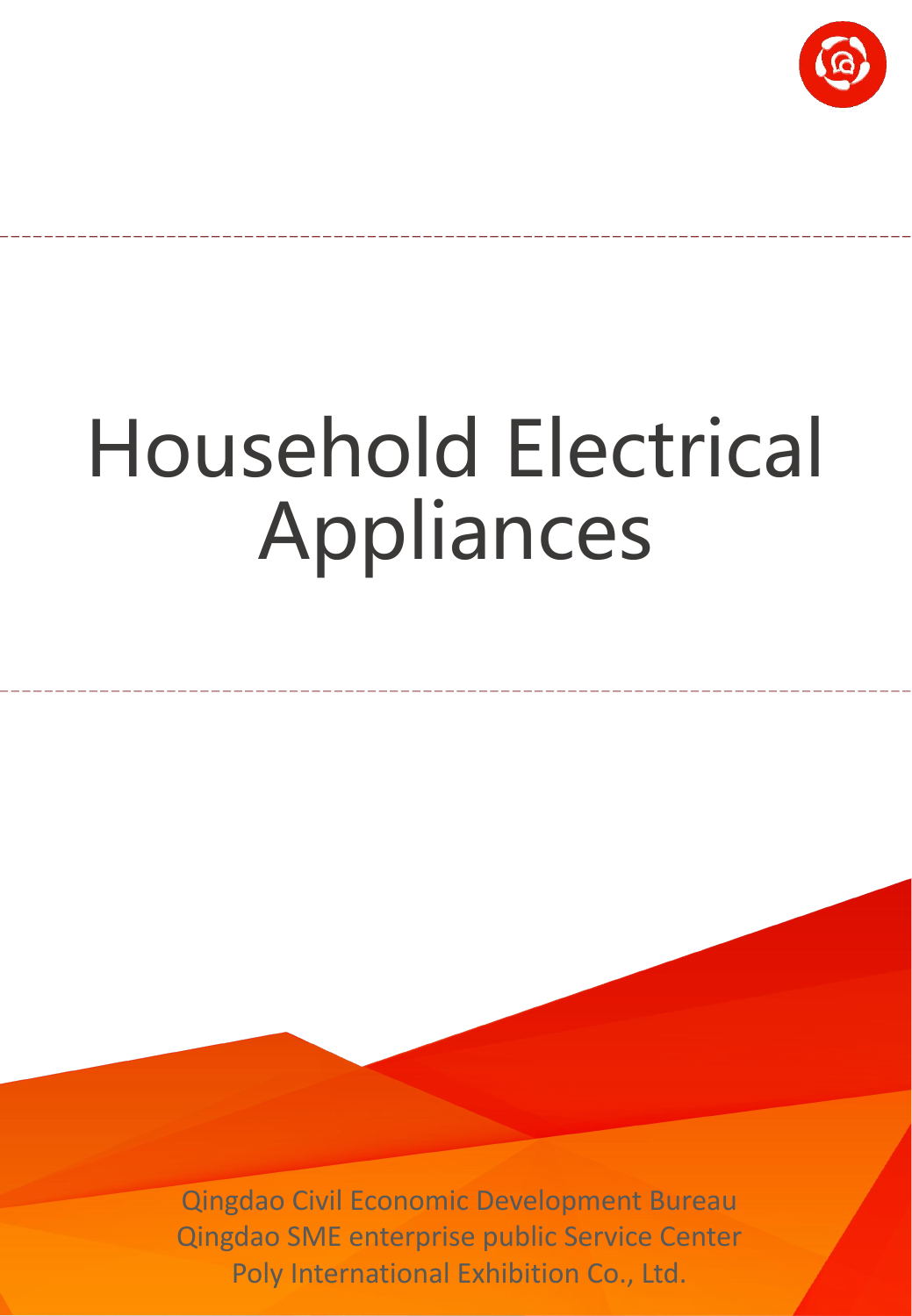

# l **Qingdao Qindao Electric Appliance Co., Ltd** 青岛市琴岛电器有限公司 https://qindao.en.alibaba.com/

#### **Company Profila:**

Qingdao Qindao Electric Appliance Co., Ltd was established in 1982, With 38 years history and wide experience, we have been the leader and the 2nd strongest factory in the china industry. Our technical center which was found in 1993 has been appointed as the Qingdao city technical center. The experimental and testing facilities that we independently researched and developed have been in the leading domestic level and come up to the advanced international standards.As early as 1997, we have passed ISO9001:2000 quality management system certification.

#### **Product:**

Electric blanket、Electric over blanket, heated throw、 heating pad、ES Hot air cotton

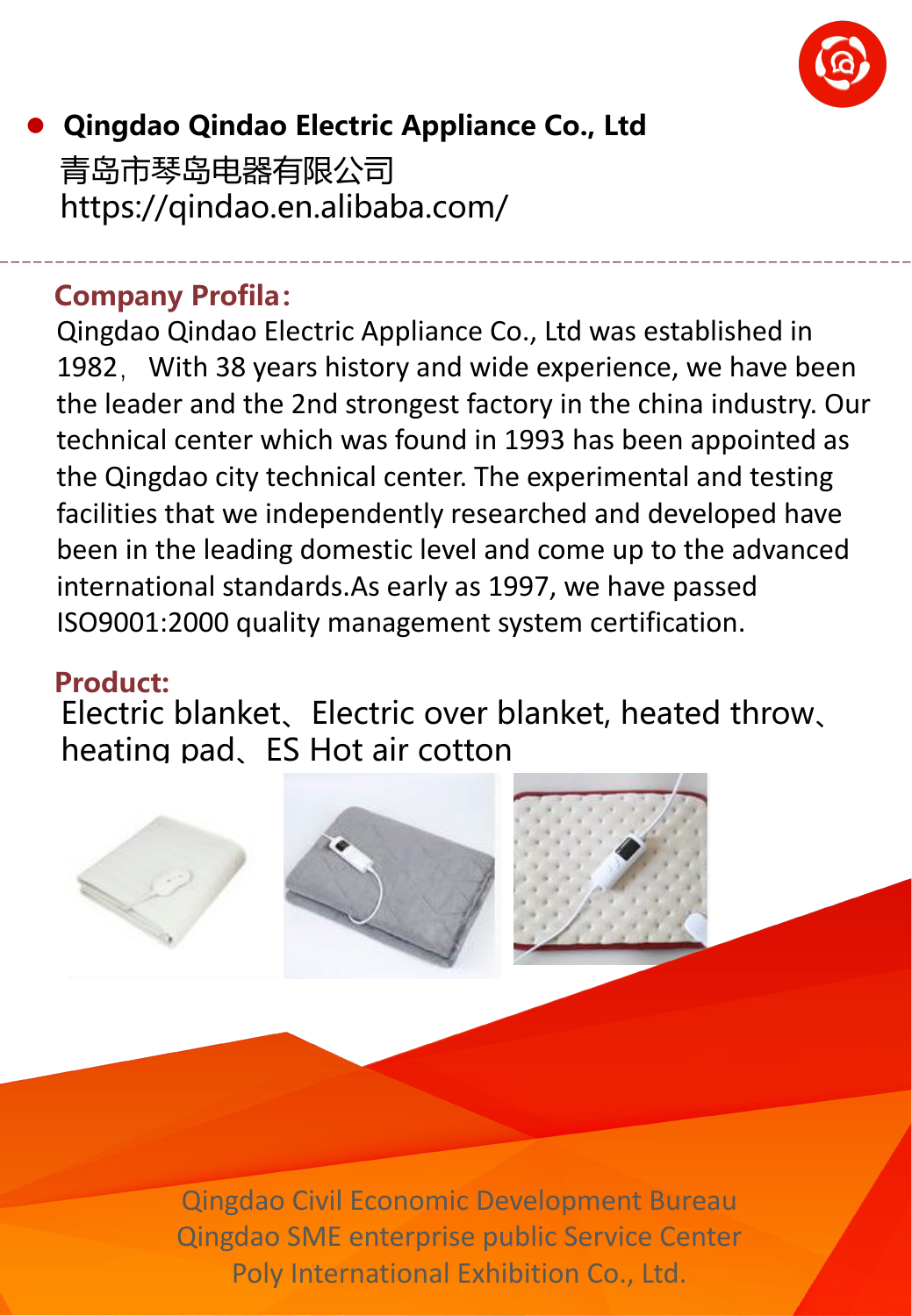

# l **QingDao SEIGA Intelligent Technology Co., Ltd.**

青岛玺逸嘉智能科技有限公司 https://www.qdseiga.com

#### **Company Profila:**

QingDao SEIGA Intelligent Technology Co., Ltd. was established in 2009. Is a set of domestic controllable information computer, office equipment, medical equipment and consumables, intelligent home appliances and hydrogen rich products research and development, sales and maintenance of comprehensive science and technology business enterprises

#### **Product:**

Reverse osmosis hydrogen rich beverage purifier、Desktop reverse osmosis hydrogen rich drinking machine、 Hydrogen rich tea bar machine、Hydrogen oxygen mixed atomizer、High security shredder mt-s4h

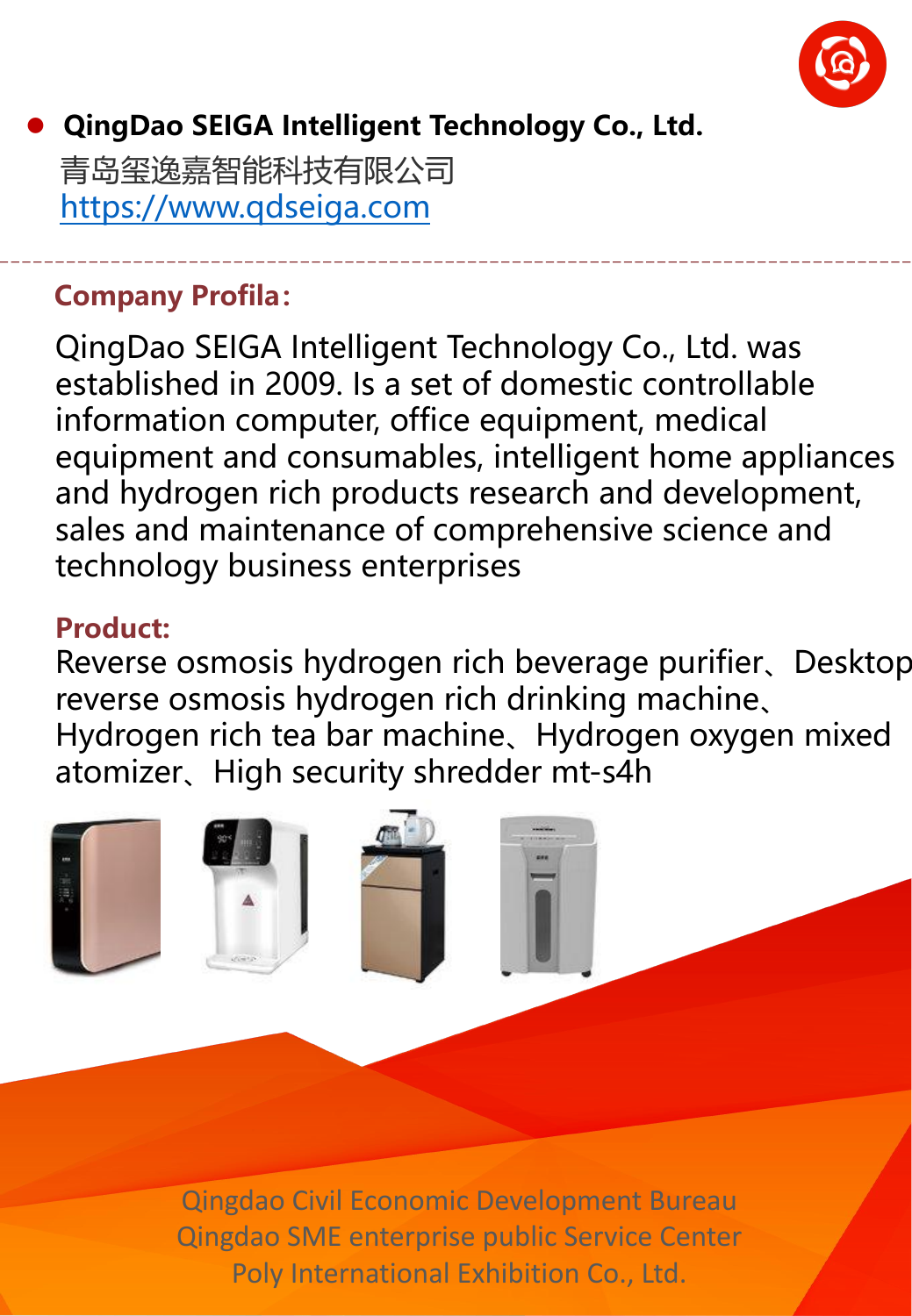

#### l **Zhejiang Meishuo Electri Technology Co.,Ltd**

浙江美硕电气科技股份有限公司 http://www.msrelay.cn/

#### **Company Profila:**

ZHEJIANG MEISHUO ELECTRIC TECHNOLOGY CO.,LTD found in 2007,We are professional manufacturer, our main product : automotive relays, mini relays,pcb relays,power relays,latching relays,solendoid water valve , automotive connector and harness.We have more 690 employees,20 automatic production lines, and have systemic quality control system. We have ISO9001.ISO14001,IATF16949,OHSAS18001 certificates. And products according UL,TUV,CQC,ROHS,REACH standard. **Product:**

LATCHING RELAY、SUBMINIATURE INTERMEDIATE POWER RELAY、AUTOMOTIVE RELAY、AUTOMOTIVE RELAY、SUBMINIATURE INTERMEDIATE POWER RELAY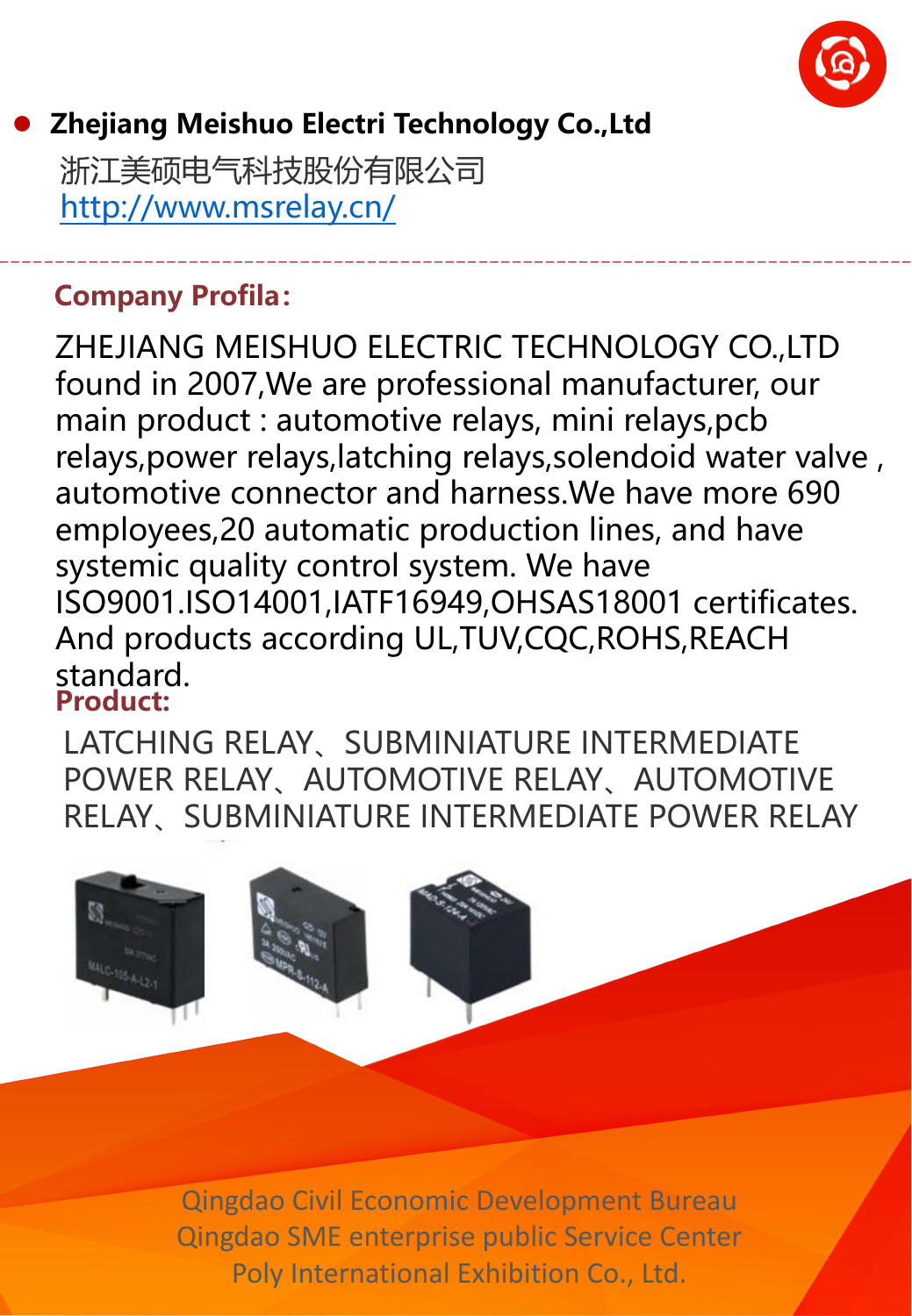

#### l **QINGDAO FUNGLAN EVIRONMENTAL PROTECTION AND TECHNOLOGY CO., LTD**

青岛市丰鸾环保科技有限责任公司 http://www.funglan.com.cn

**Company Profila:**

Qingdao Funglan Environmental Protection & Technology Co., Ltd.Is a high-new technology enterprise professionally engaging in R&D, manufacture and marketing on products in environmental protection since 2004.We possess innovative technology about water washing system adopted in air purifiers which is in a leading position around the world.

Supported by a professional and experienced team of R&D in air purifiers, air fresher, patented technology and modernized machines, Funglan has exported products to Europe, USA and Southeast Asia etc. **Product:**

Air Washer、Air Washer and Humidifier、Air Cleaner、 Water Washing Based Air Purifier、Optical Plasma Cluster Air Sterilizer

> Qingdao Civil Economic Development Bureau Qingdao SME enterprise public Service Center Poly International Exhibition Co., Ltd.

செ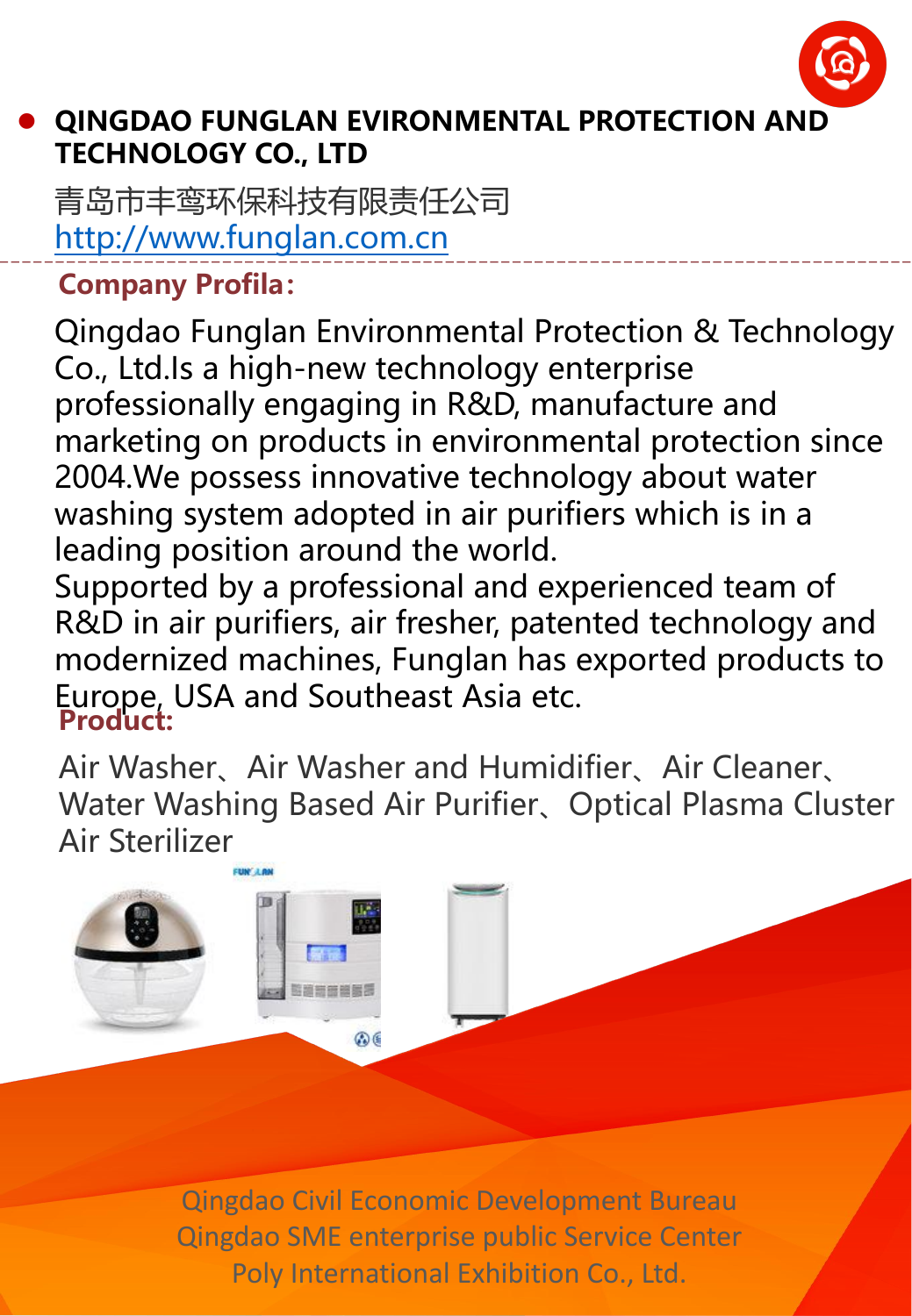

## l **VESTAR INTERNATIONAL INDUSTRY CO., LTD**

青岛雷达工贸有限公司 https://www.cnvestar.com

#### **Company Profila:**

Our company engaging in home appliances market for more than 15 years.

We always absorbed in design and manufacture high quality products. The products are with integrating efficiency, smallest noise, energy saving, security and full respect for the environment.

We are also strategy cooperating with GREE, Haier, LG, ELECTROLUX, SAMSUNG and so on.

#### **Product:**

R32 DC inverter split air conditioner、Chest freezer、 Portable/Mobile air conditioner、Combi oven + Ceramic hob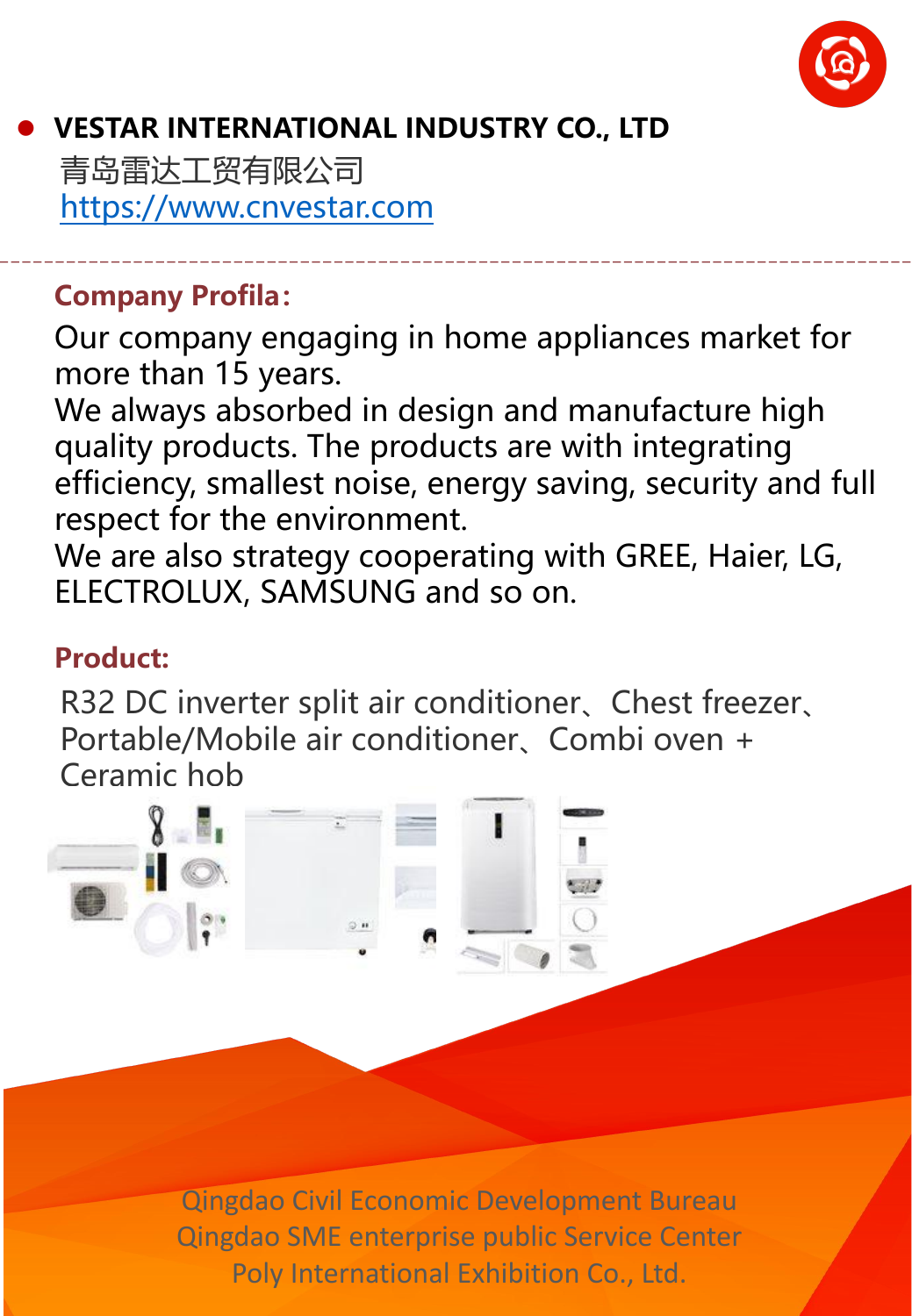

# l **Qingdao MENGDOU Network Technology Co., Ltd**

青岛檬豆网络科技有限公司 http://www.ningmengdou.com/

#### **Company Profila:**

Founded in 2015, Lemon Bean is one of the earliest developed industrial Internet platforms in China. Through the core "three clouds", it enables small and medium-sized enterprises to achieve efficient and low cost industrial Internet upgrade.

Through 6 years of practice, Lemon Bean has built low cost solutions for small and medium-sized enterprises (hereinafter referred to as "three cost clouds") to solve the cost, innovation and intelligent manufacturing problems at one-time for small and medium-sized enterprises, which is of time-making significance.

#### **Product:**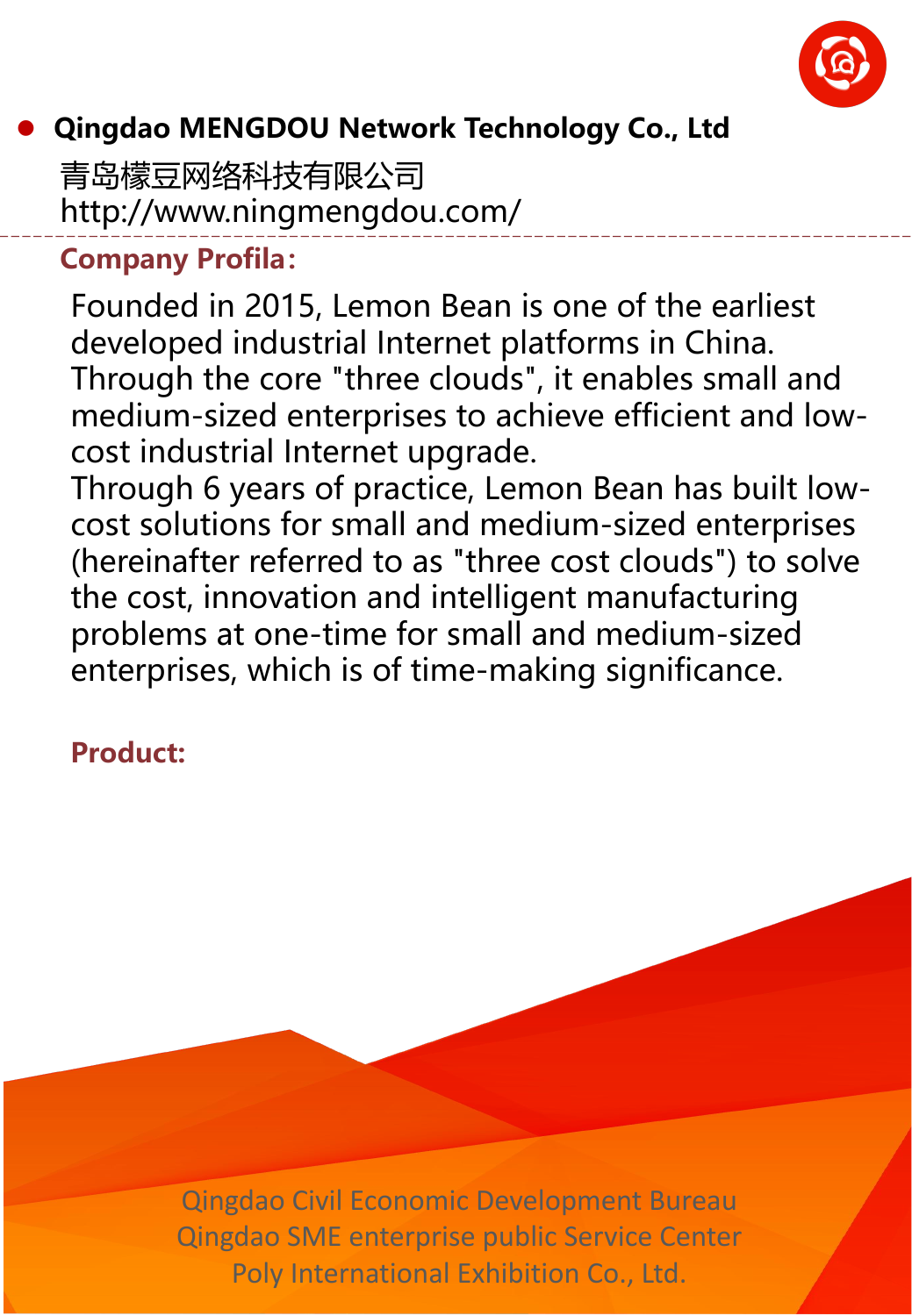

# l **Qingdao xinshenglin Electronics Co., Ltd** 青岛鑫圣林电子有限公司

#### **Company Profila:**

Qingdao xinshenglin Electronics Co., Ltd. was established on May 3, 2012 and its registered address is 150m north of Donggu community, Xiazhuang street, Chengyang District, Qingdao. It is mainly engaged in the production of precision metal products and NC equipment processing; Processing: metal products (excluding precious metals), mechanical parts, electronic components, hardware tools, etc

#### **Product:**

Metal Dome Sheet

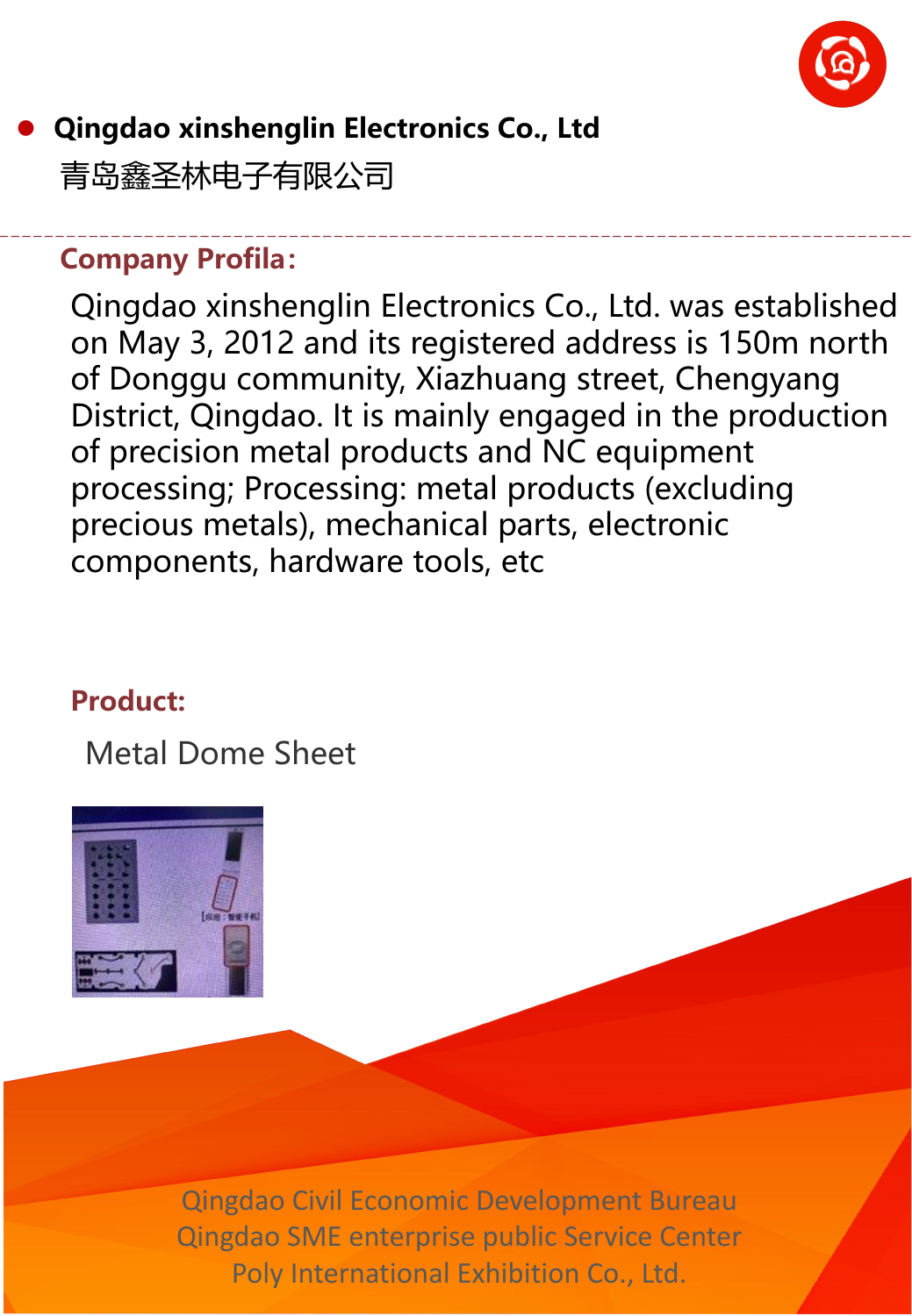

#### l **Qingdao Dusung Refrigeration Co., Ltd.**

青岛大上制冷有限公司 https://dusungrefrigeration.com

#### **Company Profila:**

Dusung Refrigeration is the TOP 3 one-stop supermarket refrigeration equipment manufacturer in China. Dusung Refrigeration is proud to be the biggest supermarket ISLAND FREEZER manufacturer in China, annual output of more than 24,000 sets(units).

#### **Product:**

Island Freezer-Big Windows、1 piece foaming Glass Door Freezer&Chiller Plug in、H Series Deluxe Self Service Counter、H Series Deluxe Service Over Counter、 Dual Air Curtain Multidecks-Remote、Overhead Combined Island Freezer Plug In

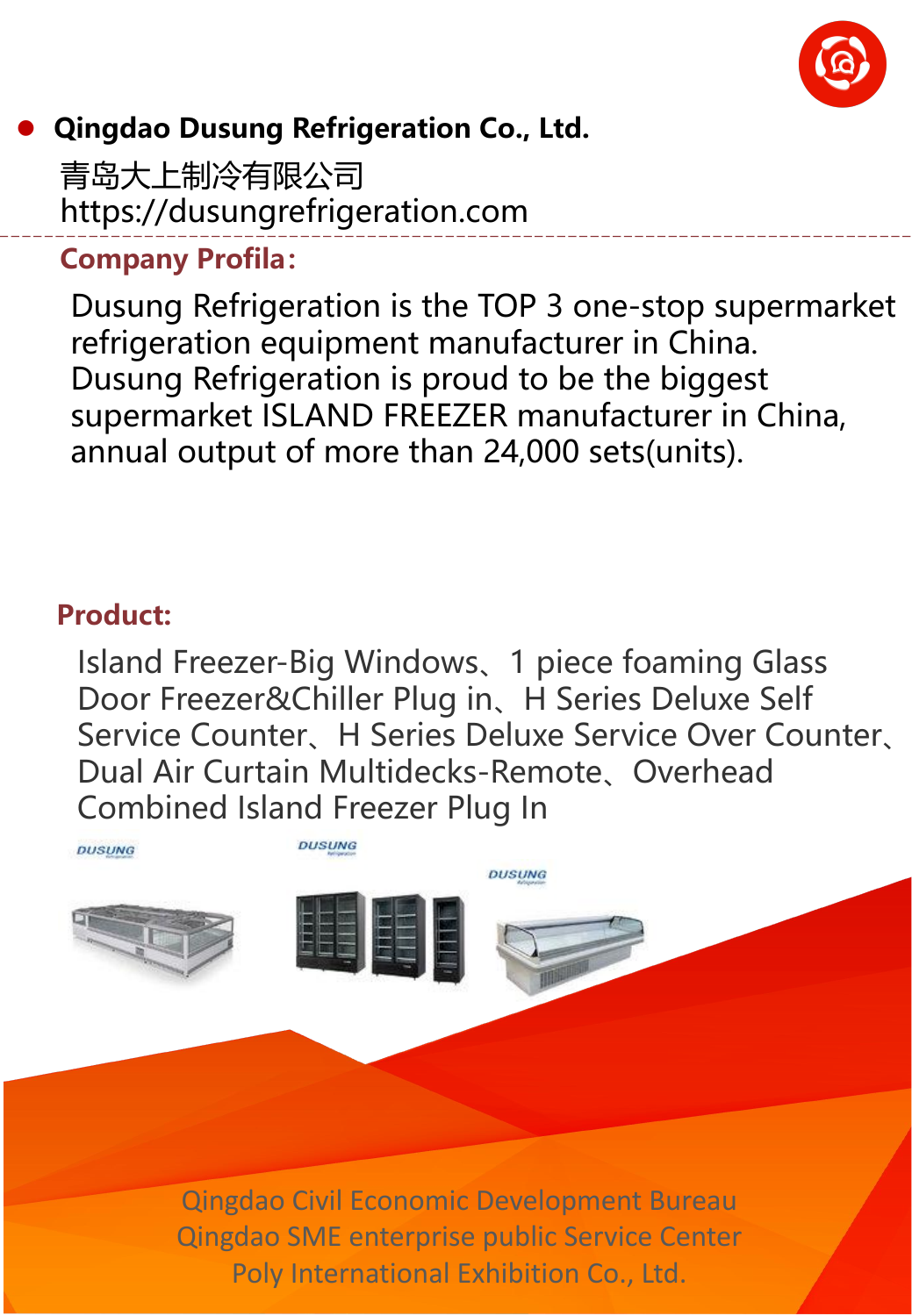

# l **QINGDAO XIN PRECISION TECHNOLOGY.,LTD.**

青岛鑫精诚精密科技有限公司 http://www.xjckj.cn

#### **Company Profila:**

**Product:** Qingdao xinjingcheng Precision Technology Co., Ltd. is located in Jiaozhou, the hinterland of Jiaozhou Bay Industrial Park. Relying on the advantages of specialized talents, with excellent technical equipment, sound quality assurance system and standardized production environment,We has formed three professional project sections: the design and manufacturing development of sheet metal continuous dies, the stamping production of sheet metal products and the design and manufacturing of supporting automatic dies of manipulators.

Continuous die、Rear air duct drawing die、Drawing continuous die、Manipulator die、Corner plate progressive die、Drawing die for bottom plate of clothes dryer

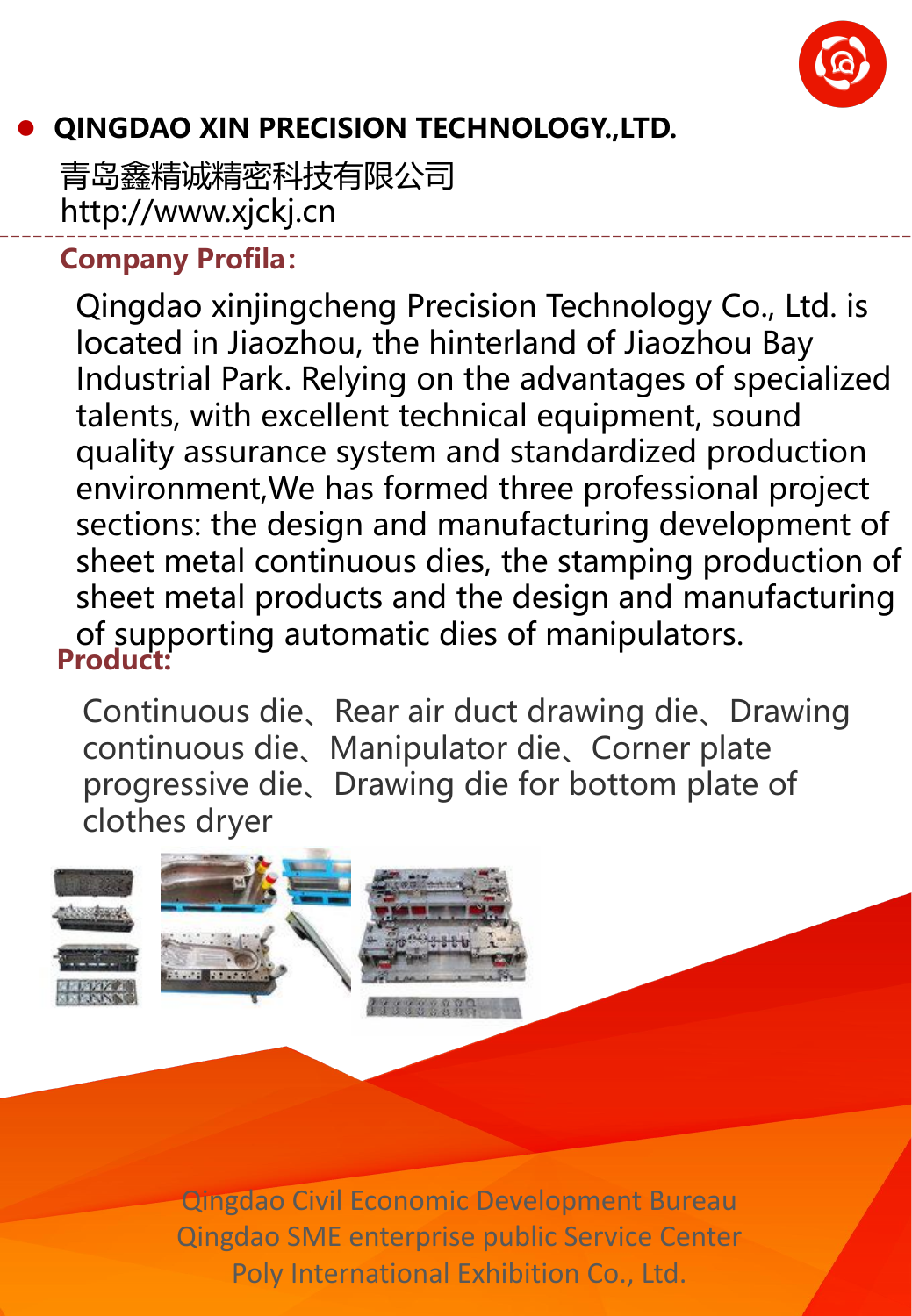

# l **QINGDAO KUHLMANN APPLIANCES CO.,LTD**

青岛库曼电器有限公司 http://www.khlmann.cn

#### **Company Profila:**

**Product:** Qingdao xinjingcheng Precision Technology Co., Ltd. is located in Jiaozhou, the hinterland of Jiaozhou Bay Industrial Park. Relying on the advantages of specialized talents, with excellent technical equipment, sound quality assurance system and standardized production environment,We has formed three professional project sections: the design and manufacturing development of sheet metal continuous dies, the stamping production of sheet metal products and the design and manufacturing of supporting automatic dies of manipulators.

Continuous die、Rear air duct drawing die、Drawing continuous die、Manipulator die、Corner plate progressive die、Drawing die for bottom plate of clothes dryer

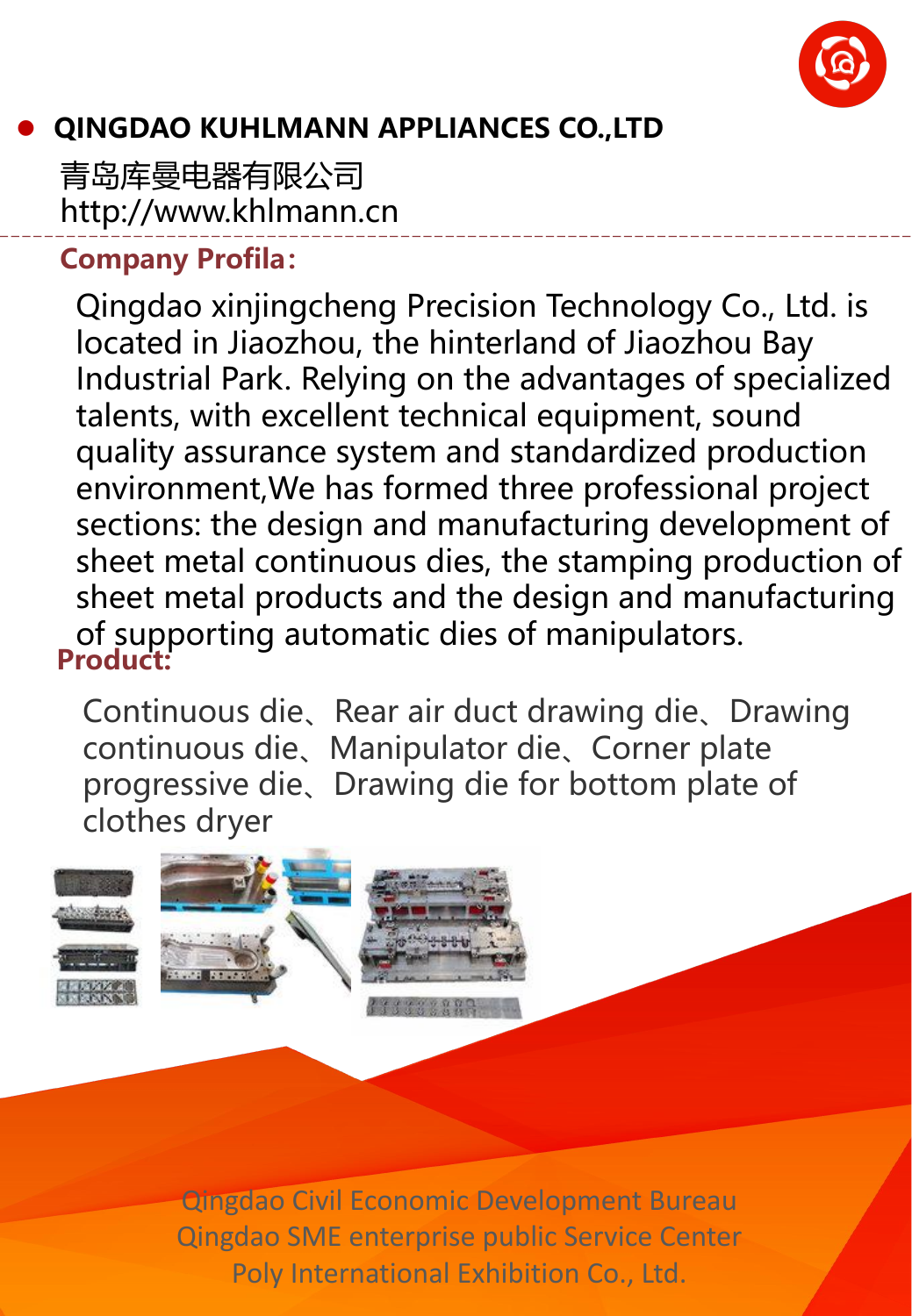

# Vehicles & Spare Parts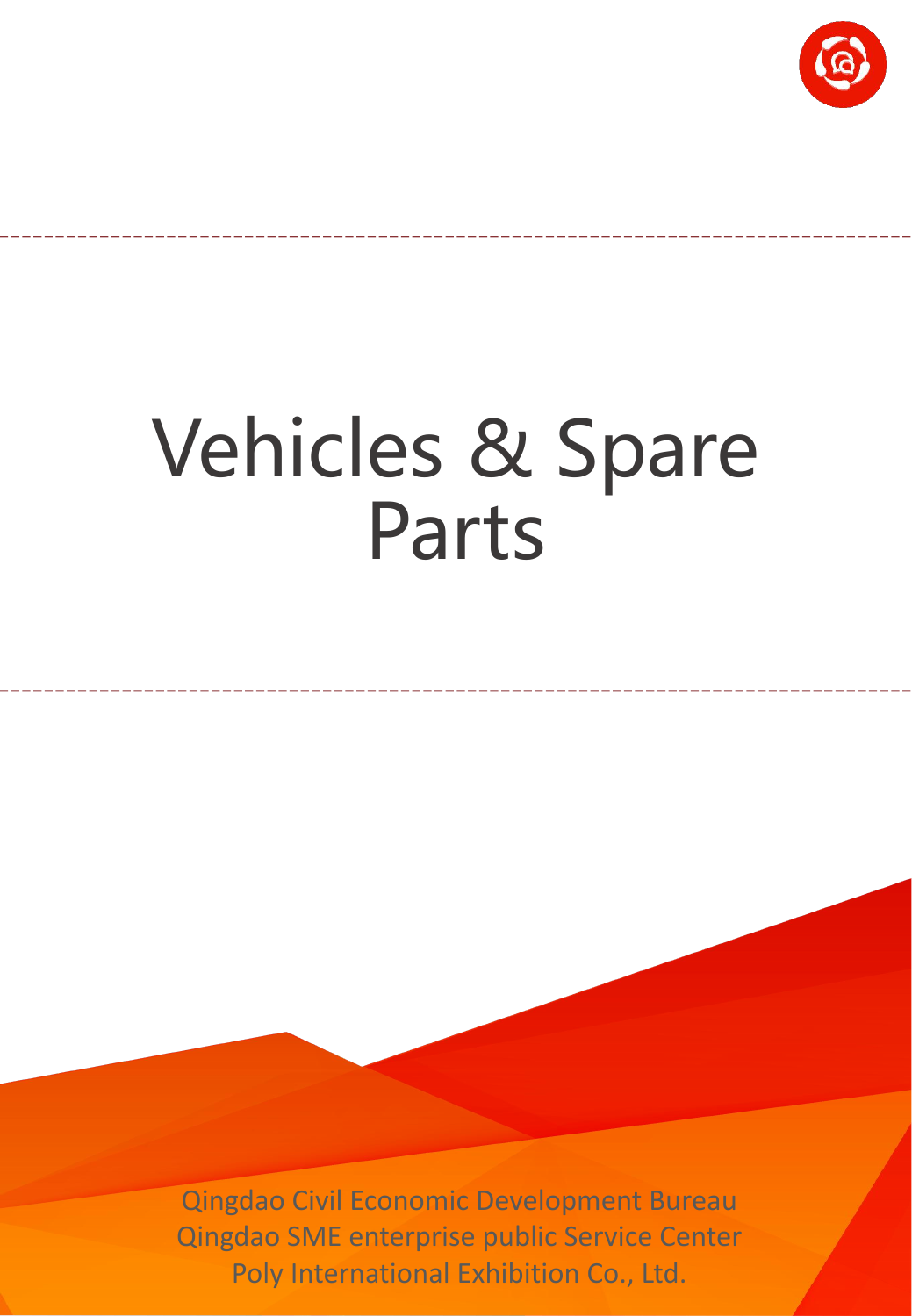

# l **Qingdao MKL Technologies Corporation Co.,Ltd.**

青岛美凯麟科技股份有限公司 http://www.mklchina.com/

#### **Company Profila:**

Founded in 2008, Qingdao MKL Technologies Corporation is the leader of advanced energy storage device testing technology. The company offers R&D, production, sales and service to provide professional, accurate, advanced and reliable measurement and test solutions for advanced energy storage devices.

Since the establishment of the company, MKL has focused on new energy battery testing, providing users with professional battery cell/module/pack testing, EOL testing and other products and services.

#### **Product:**

Automatic test solution for pack production line、Joint Laboratory test solution、Regenerative Battery Pack Cycler、 Super Dynamic Battery Pack Cycler with SiC Technology

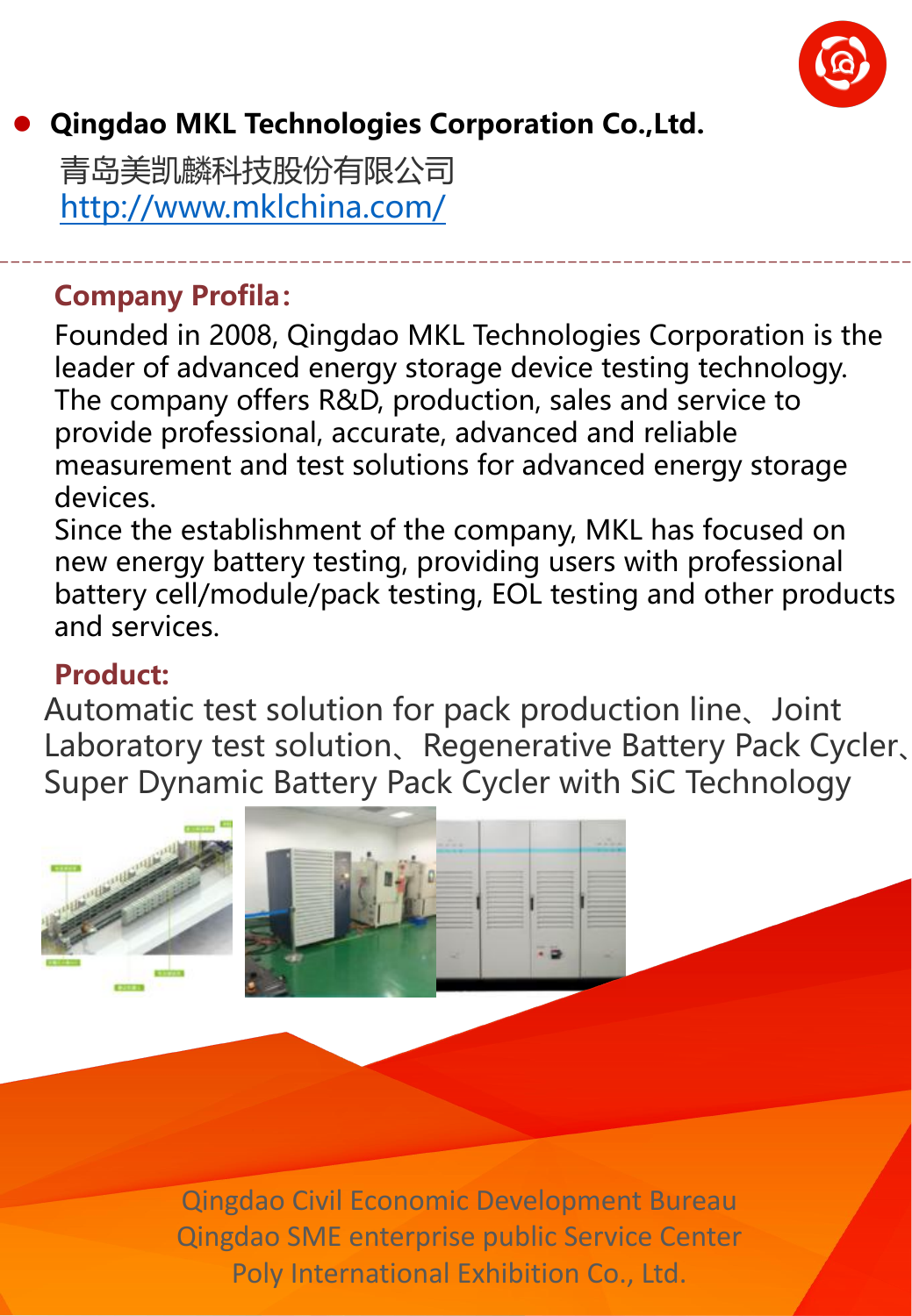

# l **Qingdao luante heat exchanger co.,ltd.**

青岛路安特热交换器有限公司

#### **Company Profila:**

The company's main products are various EGR automotive radiators covering the emission requirements of Euro III to Euro VI. It has independent independent development capabilities and can design and develop various automotive radiators such as water tanks, intercoolers and heaters according to customer requirements.

#### **Product:**

Exhaust Gas Recirculation Cooler

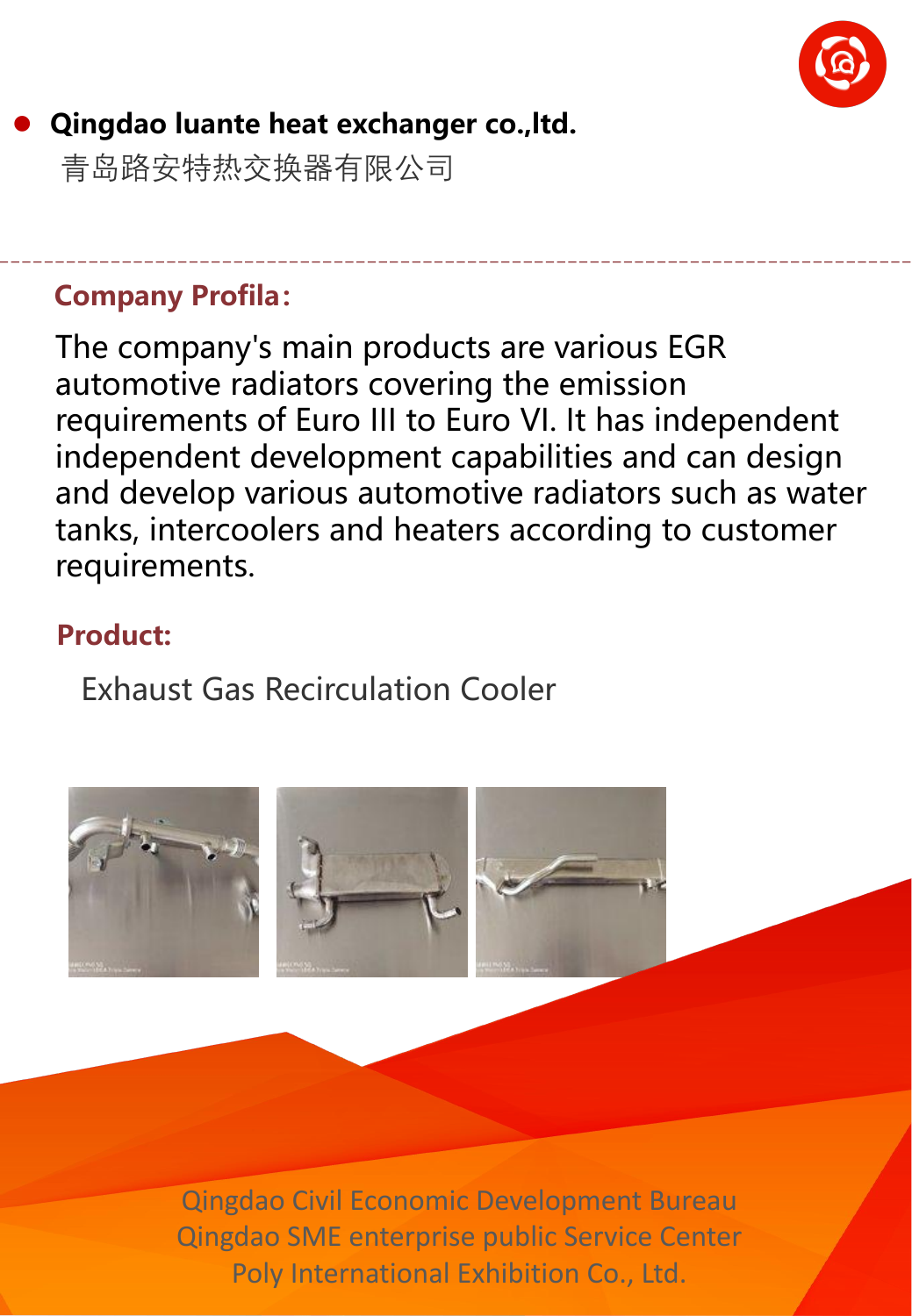

# l **QINGDAO WANGYU RUBBER CO.,LTD**

青岛旺裕橡胶制品有限公司

#### **Company Profila:**

Qingdao Wangyu Rubber CO.,LTD was established in 1996 and located in Qingdao, Shandong, China. Our company covers an area of over 100000 sqm and has more than 500 employees with an annual output of 1.2 million sets of tires, inner tubes, flaps, etc. We are equipped with many advanced equipment, such as mixing center, full-automatic turn-up bladder building machine and intelligent vulcanization machine. The product series mainly include OTR tires, Industrial tires, Agricultural tires, Truck tires, Solid tires, ATV/UTV tires, Inner tubes and Flaps, covering more than 300 specifications with over 200HC exports per month. We are certified by ISO9001, DOT, SGS and other certifications.

#### **Product:**

OTR TYRE、INDUSTRIAL TYRE、SAND TYRE、 AGRICULTURAL TYRE





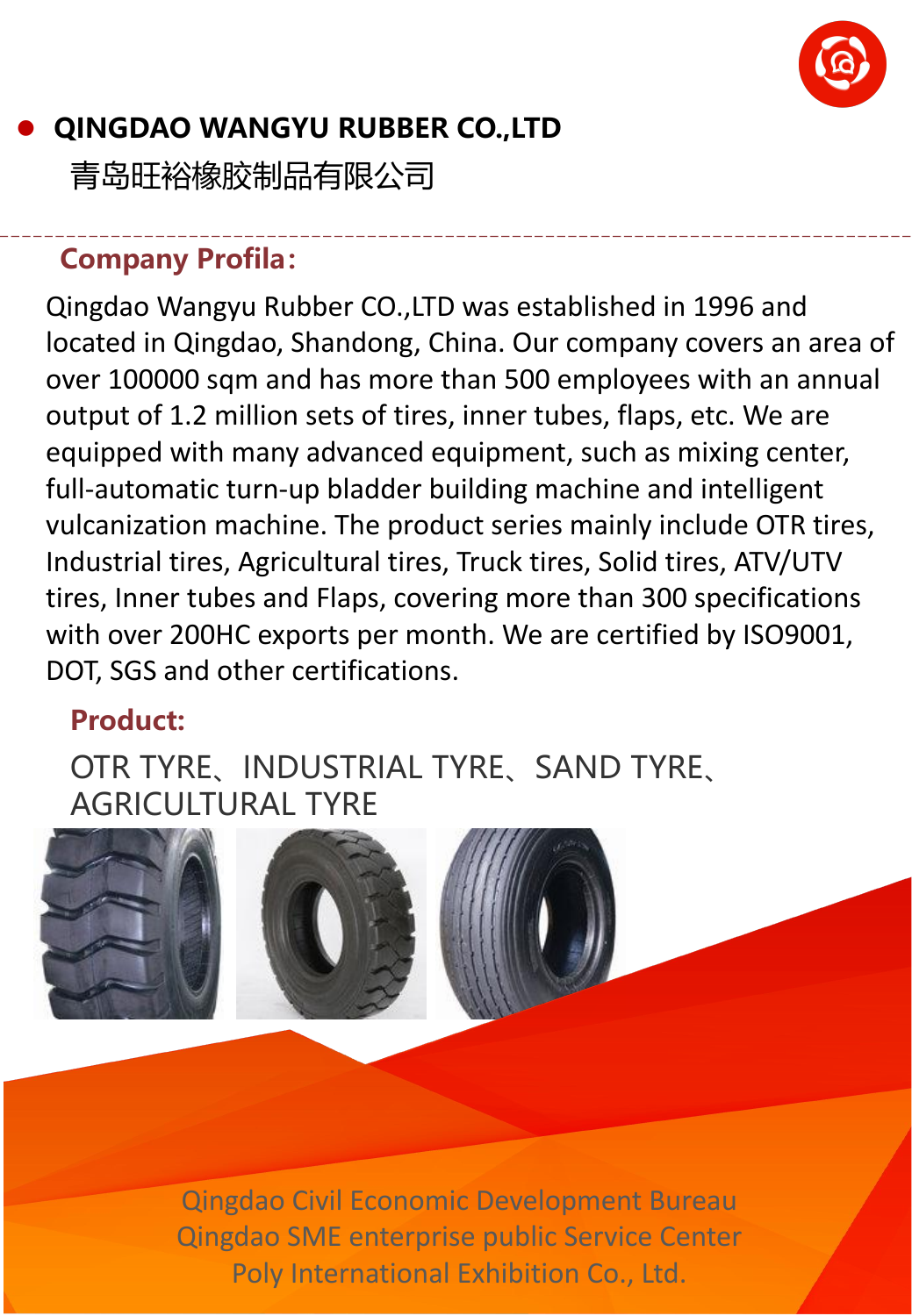

#### l **Qingdao Weishuo Metal Technology Co.,Ltd**

青岛伟硕金属科技有限公司 http://www.weishuometal.com

**Company Profila:**

Our company mainly produce stainless steel precision casting and machining

#### **Product:**

PIPE、Flat Flange、Cone、SCR/EGR

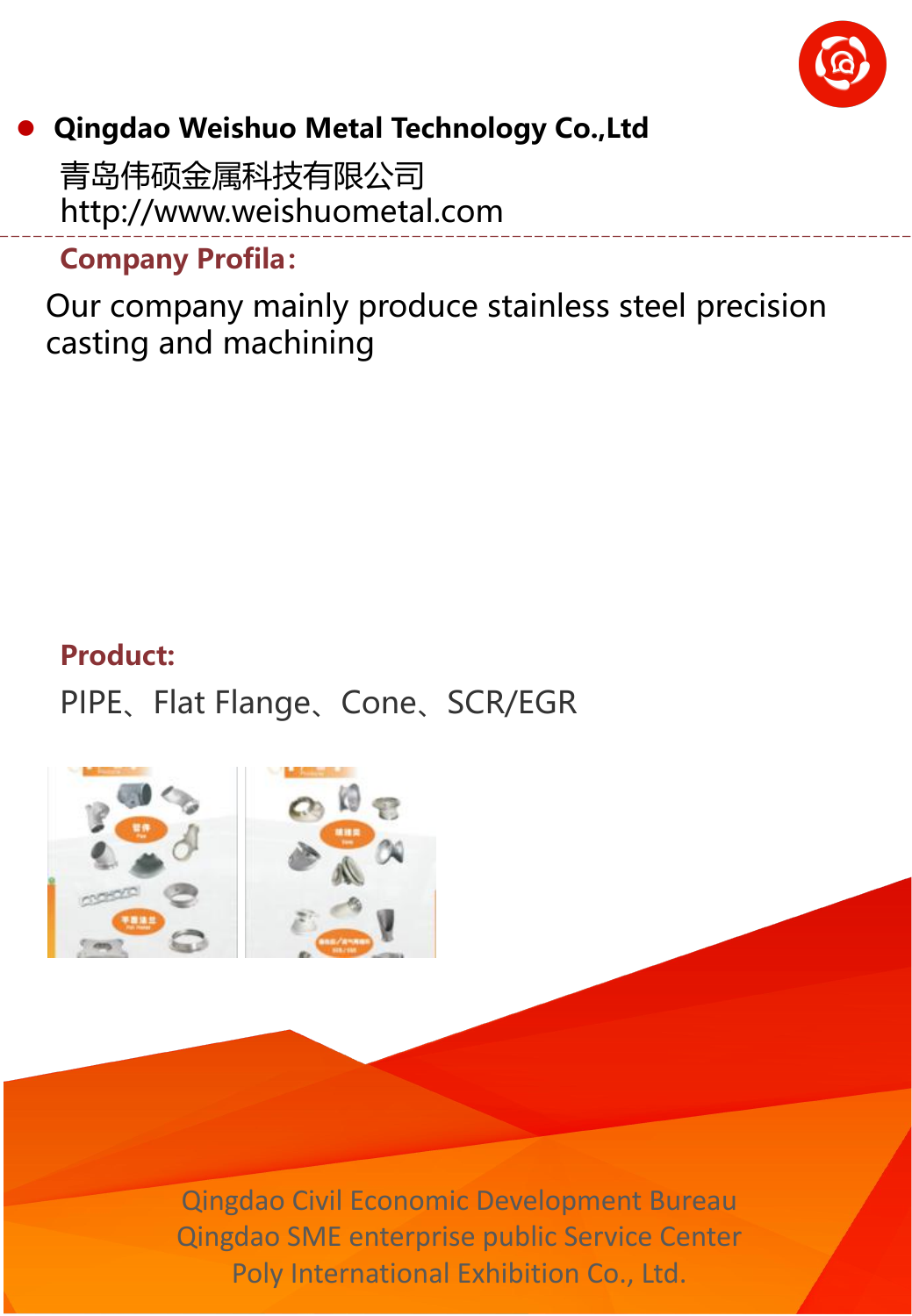

# **Qingdao Beihai Wheel Co., Ltd**

青岛北海车轮有限公司

#### **Company Profila:**

The company is a specialized enterprise integrating design, development, production and sales of automobile wheels with one body.

#### **Product:**

Steel wheel、Steel wheel



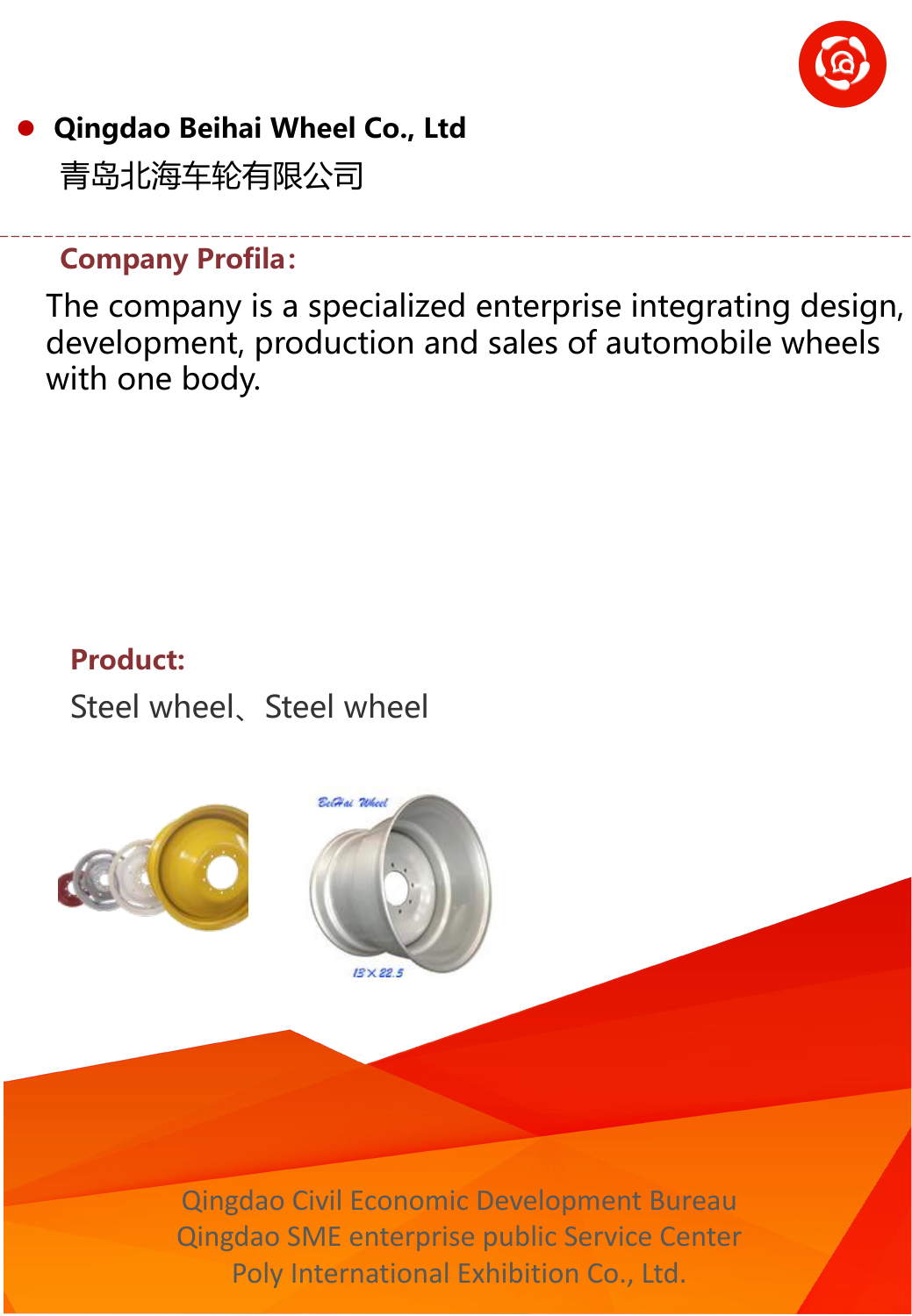

#### l **Qingdao Yakai Automotive Industry And Trade Co., Ltd.**

青岛雅凯汽车工贸有限公司 https://yakaiauto.en.alibaba.com/

#### **Company Profila:**

Qingdao Yakai Automotive Industry and Trade Co., Ltd. (here in after referred to as Qingdao Yakai) is an enterprise approved by the Ministry of Industry and Information Technology. It has the production qualification of various special vehicles and the world VIN code. It is the backbone enterprise of domestic production of all kinds of special vehicles. It is a refrigerated truck, insulated truck, collection truck of sick and dead animals, chicken transport truck (chicken seedlings).

#### **Product:**

refrigerator truck body、refrigerator truck、fiberglass panel、pu sandwich panel、insulation truck body





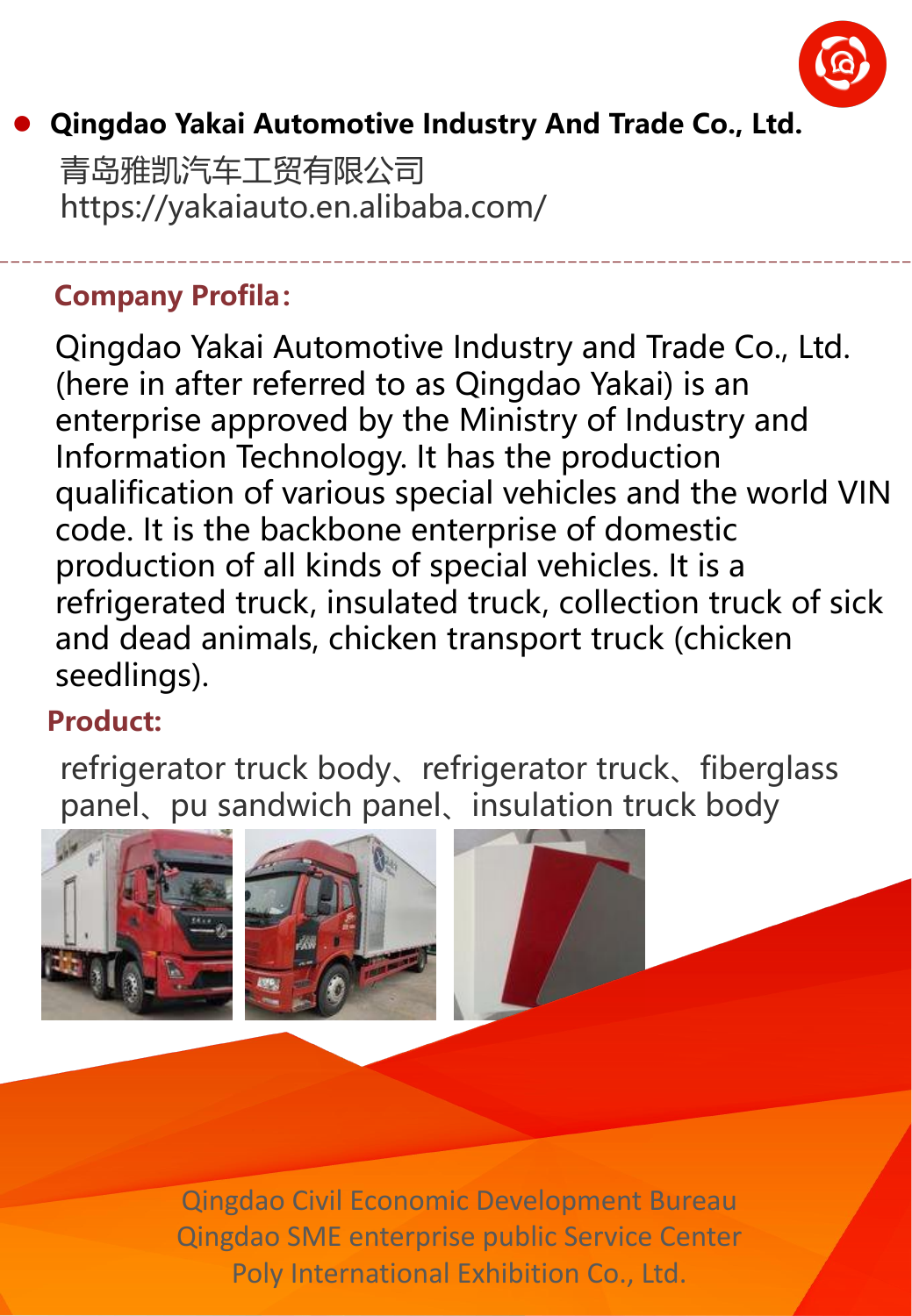

# l **Qingdao Botai Auto Parts Co., Ltd.** 青岛博泰汽车零部件有限责任公司

#### **Company Profila:**

Qingdao Botai Auto Parts Co., Ltd. is a modern industrial manufacturer mainly engaged in the production of parts required for automobiles, trucks, machine tools, trains and other mechanical equipment. We have a variety of casting processes such as Iron based coated sand, Coated sand, Coated sand, Clay sand, Resin sand, investment casting, lost-foam casting, negative pressure casting, die casting etc. At the same time, we have a complete modern production line from raw material melting to finished product.

#### **Product:**

**OEM&ODI** 

Truck balance suspension/ductile iron 800-5、Truck leaf spring seat/ductile iron 450-10、Truck leaf spring auxiliary parts/ductile iron 1050-6 $\sqrt{p}$  $\sqrt{2}$  $\widehat{\mathbf{R}}$ 

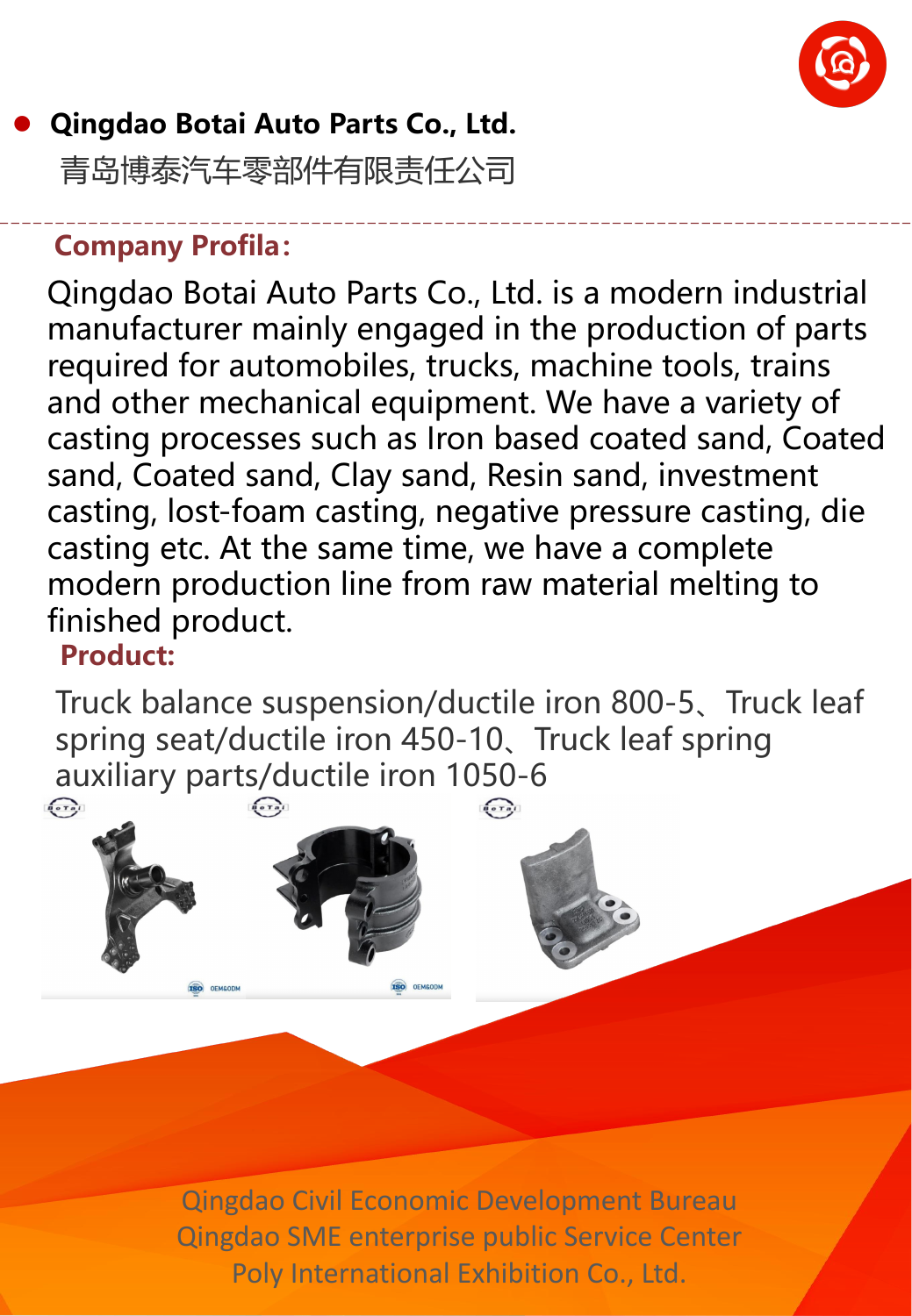

## l **Qingdao Haitong Ruijin Machinery Co., Ltd.**

青岛海通瑞金机械有限公司

#### **Company Profila:**

The office address of Qingdao Haitong Ruijin Machinery Co., Ltd. is located in Qingdao, China. Our company is mainly engaged in production, processing, sales and maintenance: mechanical equipment and accessories, electrical equipment, machine tools and accessories, auto parts, molds and hardware tools; Processing and sales: paper products, rubber products; Sales: steel, wood, building materials, electronic products, plastic products, tires, lubricants, daily necessities; Import and export of goods and technology. **Product:**